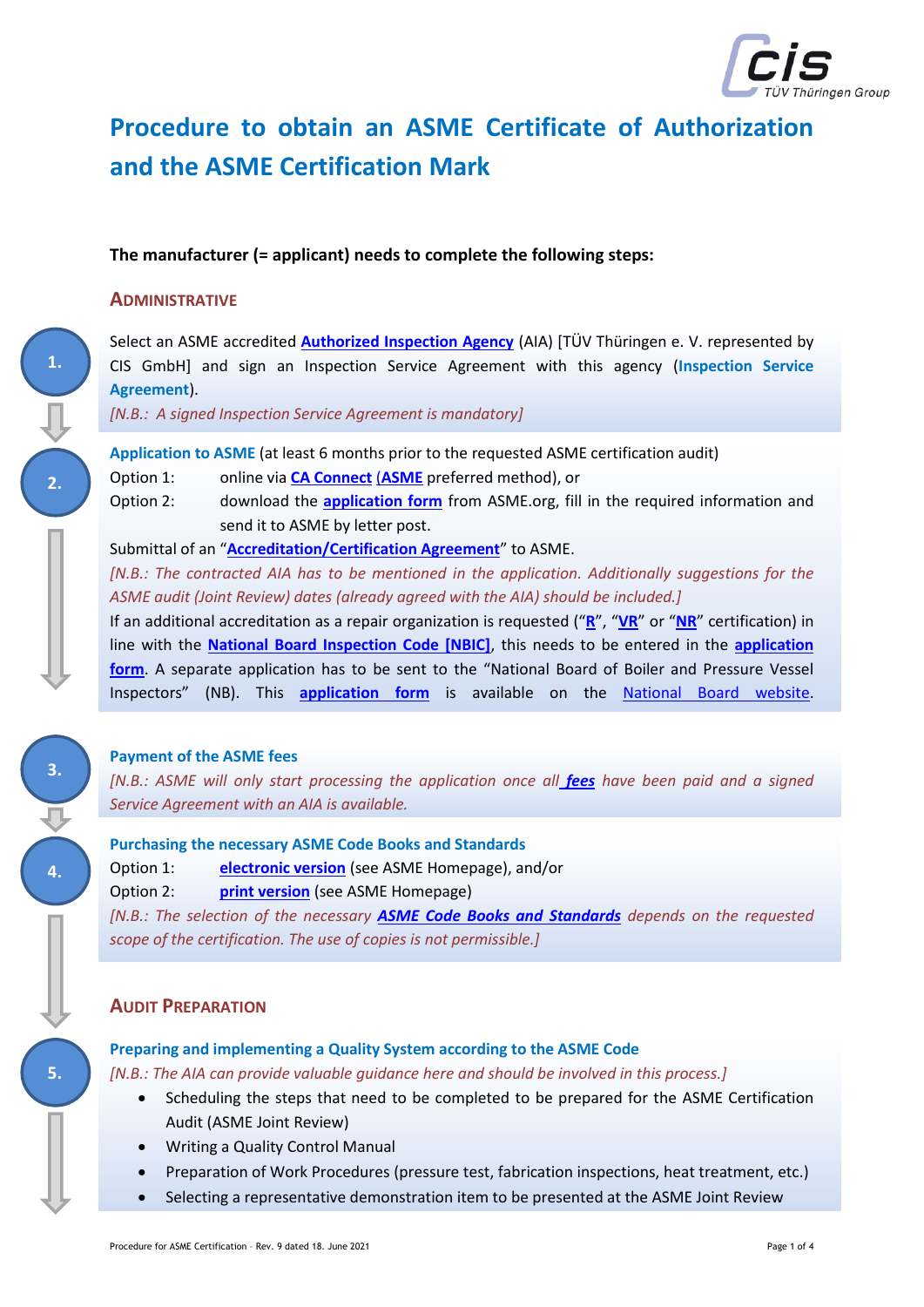

- Preparation of the required design documents (design calculation, drawings, bill of materials, etc.)
- Qualification of procedures (Procedure Qualification Records [PQR] and Welding Procedure Specifications [WPS], Nondestructive Examination Procedures [e.g. for RT, UT, MT, PT, VT] , etc.)
- Qualification of personnel (welders [WPQ/WOPQ], NDE-personnel)
- Demonstration of NDE Procedures witnessed by an Authorized Inspector [AI]
- Preparation of an Inspection and Test Plan [ITP], also known as a Traveller
- Procurement of material
- Fabricating the demonstration item including performing the necessary inspections during fabrication (i.e. material receiving inspection, material test report, material release, traceability of material, dimensional control, welding control, etc.)
- Preparation of a Manufacturer's Data Report" [MDR]

*[N.B.: The fabrication of the demonstration item does not need to be completed. However, the implementation of the complete Quality Control System has to be demonstrated.]*

**The Pre-Joint Review performed by the AIA (represented by the Authorized Inspector [AI] und Authorized Inspector Supervisor [AIS])** serves to review the Quality Control System and its implementation. It takes place 3 to 4 weeks before the ASME Joint Review, using the demo item. *[N.B.: Experience shows that performing this pre joint review is highly beneficial to reveal any potential nonconformities as it allows the applicant to carry out the necessary corrective action)*

## **ASME JOINT REVIEW**

**6.**

**7.**

**7.1**

**8.**

The **ASME Joint Review** is performed by the Audit Team (consisting of ASME & AIA: ASME Team Leader, Authorized Inspector Supervisor, Authorized Inspector).

*[N.B.: The [ASME Joint Review](https://www.asme.org/wwwasmeorg/media/ResourceFiles/Shop/Certification%20&%20Accreditation/BPV-Certification/Information-and-Description-of-the-ASME-Joint-Review-Process-for-Applica.pdf) is a two-day audit at the manufacturer´s shop during which the audit team checks the [quality control system](https://www.asme.org/wwwasmeorg/media/ResourceFiles/Shop/Certification%20&%20Accreditation/BPV-Certification/BPV-Certification_Form_Checklist-Accreditation.pdf) and is implementation for compliance with the ASME Code. After the Audit the ASME Team Leader forwards the audit report to the ASME Committee which finally decides on issuing the certification.*

When the **National Board Registration** is requested for components, the applicant has to complete an "Application for Authorization to Register" (NB-211).

*[N.B.: A National Board Registration is often required in North America. Thus it is recommended to apply for this National Board Registration (this service is free of charge). The application form can be handed over to the ASME Team Leader during the ASME Joint Review.*

#### **ISSUANCE OF THE CERTIFICATE**

Following a successful ASME Joint Review, the applicant will receive the **Certificate of Authorization** and the **ASME Certification Mark** after about 4 to 6 weeks.

*[N.B.: Once the ASME Certificate of Authorization has been issued the manufacturer is entitled to stamp and deliver ASME Code compliant items. The ASME Certificate is valid for a period of maximum three years and needs to be renewed in time to ensure that the ASME Certification is maintained without any interruption.]*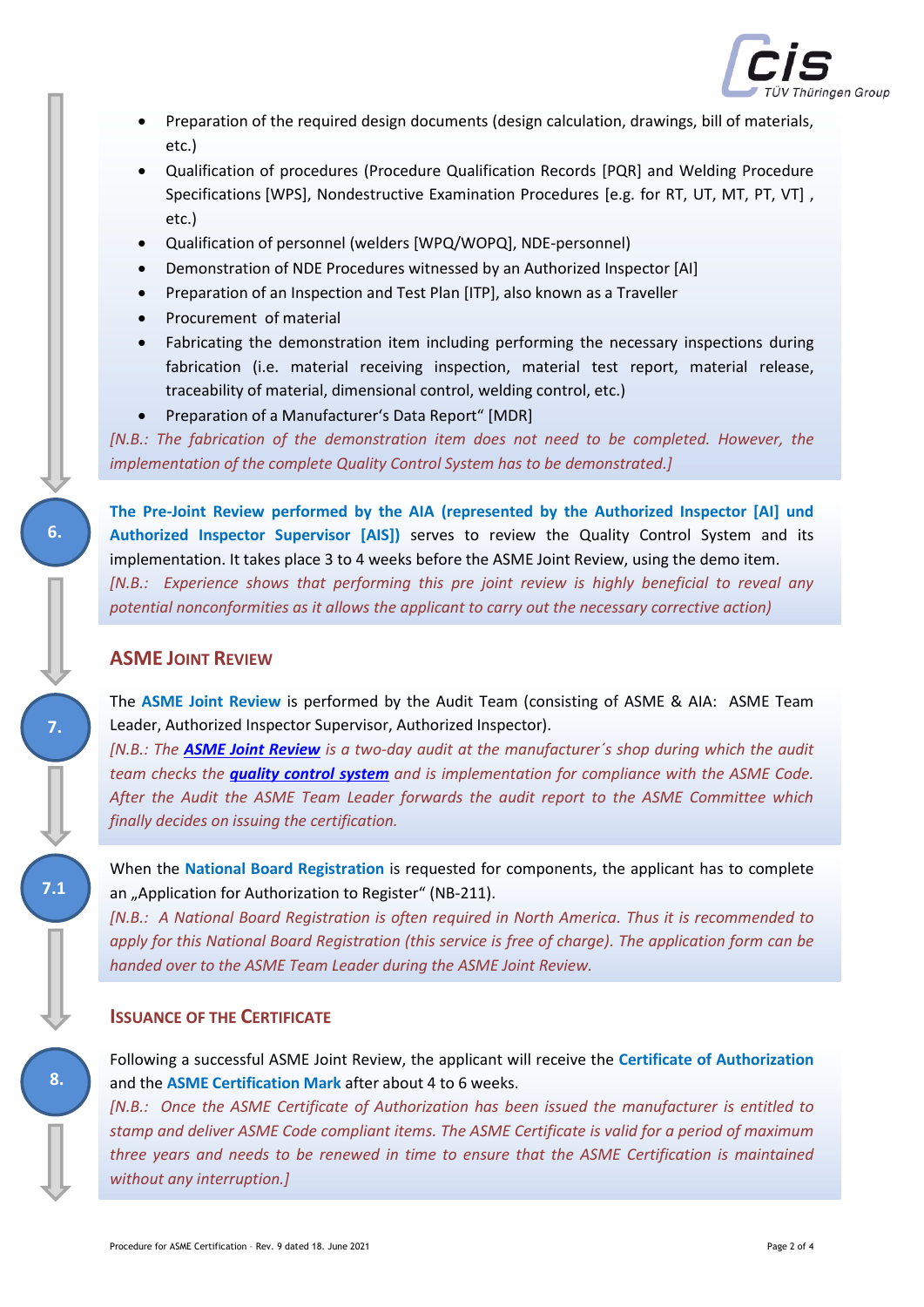

**8.1 8.2** If National Board Registration of components was also applied for, the manufacturer has to forward a copy of his ASME Certificate of Authorization to the "National Board of Boiler and Pressure Vessel Inspectors" in Columbus, Ohio – USA.

The National Board "Certificate of Authorization" for Repairs and the NB "R" Stamp, if applied for, will also be issued 4 to 6 weeks after a successful ASME Joint Review.

The National Board "Certificate of Authorization to Register" and the corresponding "NB" Stamp will be forwarded 4 to 6 weeks after submitting the copy of the ASME Certificate.